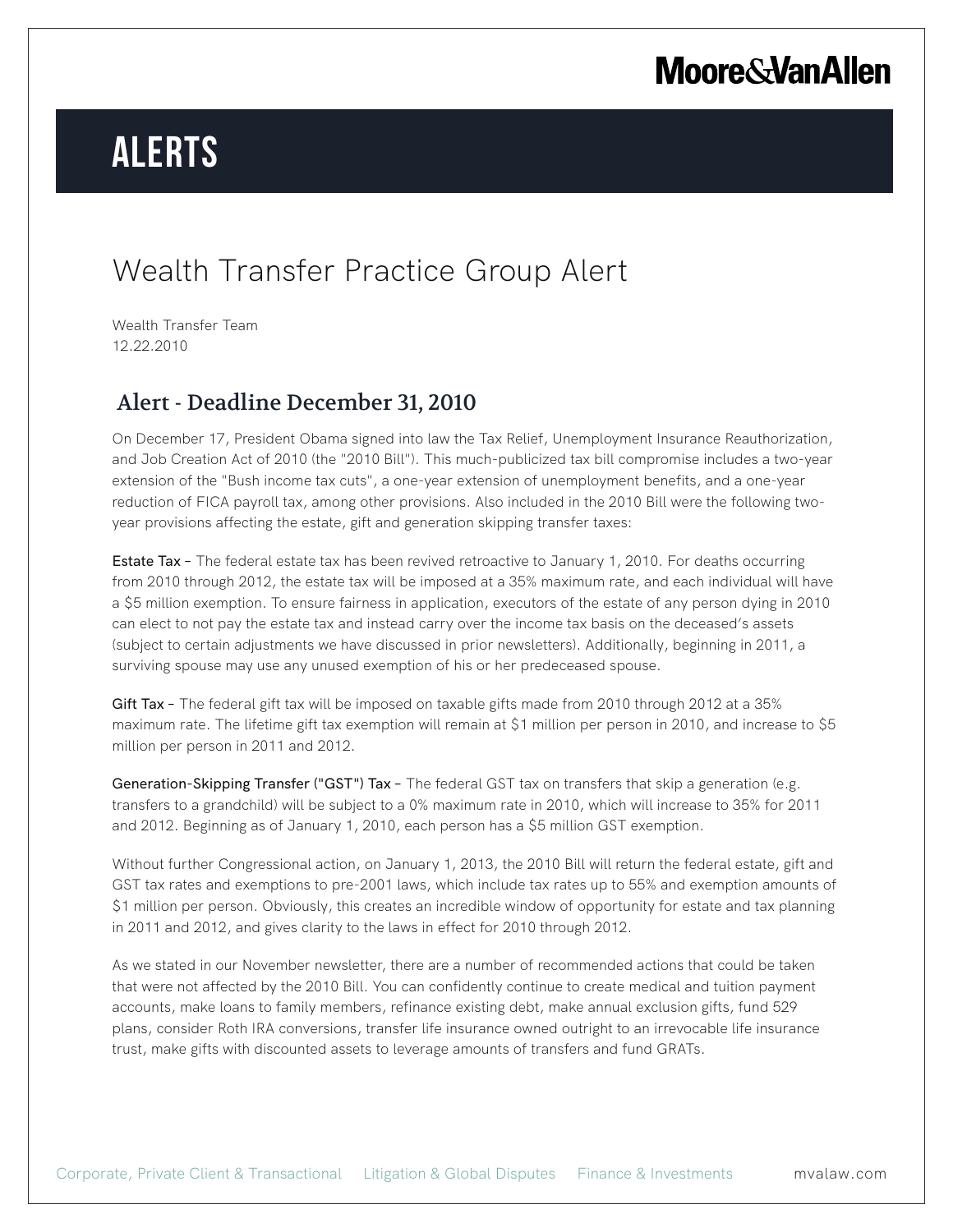### **Moore & Van Allen**

Additionally, the 2010 Bill revived a planning opportunity which had previously expired at the end of 2009. The 2010 Bill added a retroactive two-year extension (for 2010 and 2011) of the IRA charitable rollover. The IRA charitable rollover allows individuals who are at least 70 to transfer up to \$100,000 per year directly to a qualified public charity (not a donor advised fund or supporting organization) without being subject to income tax, while still counting toward the required minimum distribution. The extension applies to all prior charitable distributions from an IRA throughout 2010 which coupled with distributions made by January 31, 2011 can be counted toward the \$100,000 limit and the individual's required minimum distribution for 2010. This essentially gives an extra month to an individual wishing to use the IRA charitable rollover in lieu of taking a minimum required distribution in 2010. However, individuals who have already taken their 2010 required minimum distribution cannot "undo" that distribution and instead make a charitable distribution to satisfy their 2010 required minimum distribution.

We have previously discussed two provisions that had been in previous estate tax reform proposals: (1) the requirement that GRATs have a minimum 10 year term, and (2) the elimination of certain valuation discounts in intra-familial transactions. Neither of these provisions is in the 2010 Bill, so no planning techniques have been affected by the 2010 Bill. However, Congress may still include either or both of these provisions in future legislation as a revenue increase to offset any revenue losses under the PAYGO rules. As a result, it is important to contact one of Moore & Van Allen's Wealth Transfer attorneys to discuss if a planning technique that could be subject to these provisions is appropriate for you now.

Additionally, in our last newsletter, we discussed transfers to GST exempt trusts in 2010 and taxable gifts in 2010. We now have certainty as to the tax treatment of such actions, and you may now contact one of Moore & Van Allen's Wealth Transfer attorneys to give guidance on prior actions or proposed actions before year end.

The combination of tax law changes for 2010 and beyond have created an amazing planning window, the likes of which have not been seen in decades, but which is closing rapidly. Below, we highlight the two incredible GST planning opportunities available between now and December 31, 2010. You have 10 days to implement these planning techniques, if you wish to do so.

1. Gifts to grandchildren (or even great-grandchildren). During 2010, an outright gift to or gift in trust for the benefit of grandchildren (or members of a later generation) will result in no GST tax. As stated above, each person has a \$1 million gift tax exemption in 2010 and a gift beyond the exemption will be subject to gift tax at a 35% rate. Thus, a gift made by an individual without gift tax exemption remaining will be subject to a 35% gift tax.

2. Distributions from an existing GST non-exempt irrevocable trust to remote beneficiaries (grandchildren, etc.) without GST tax. Distributions from a GST non-exempt trust are not subject to the gift tax and would not be subject to the GST tax in 2010. All distributions made from such trusts after December 31, 2010 will be subject to the GST tax (currently 35%). This opportunity to make absolutely tax free distributions applies to funded GST non-exempt trusts which would include trusts such as irrevocable life insurance trusts or testamentary trusts created by parents or grandparents for the benefit of their descendants.